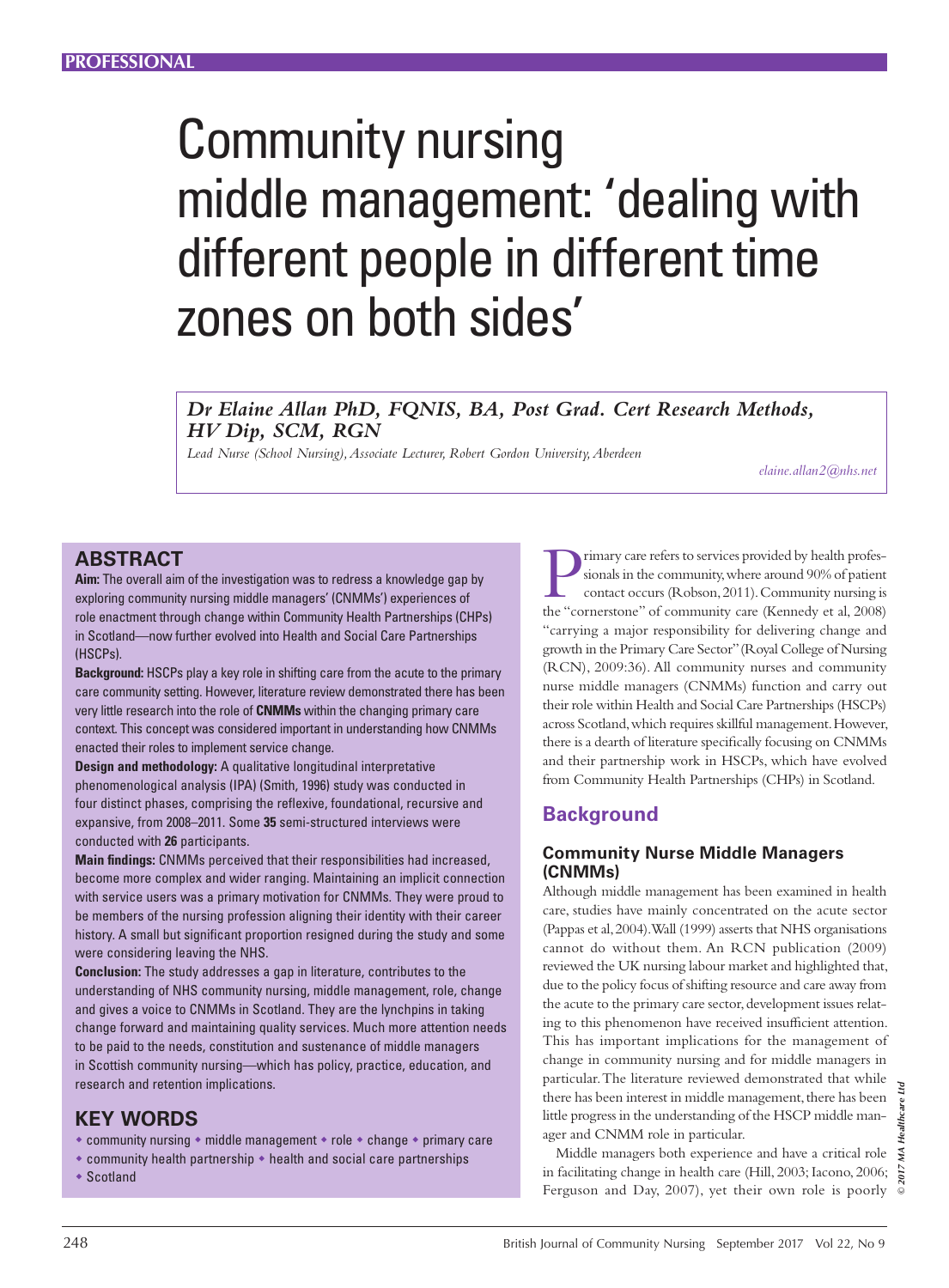understood (Hewison, 2003a; 2003b). Their environment is not static, continually responding to key issues affecting primary care services (*Table 1*).

These issues have influenced community service delivery in Scotland, increasing partnership working through organisational and structural transformation.

### **How Scottish Health and Social Care Partnerships have evolved**

Regional Health Boards in Scotland are charged with implementing NHS policies and plan the delivery of local health services including community health services in partnership with their local authority partners. Historically, CHPs evolved from Local Healthcare Co-operatives (LHCCs). Hopton and Hill's (2001) positive evaluation of LHCCs supported the advancement of CHPs, which have evolved into the present HSCPs. Collectively, they aim to ensure that health and social care services are integrated and seamless for service users (www.chp.scot.nhs.uk/index.php/about). The rationale and driver for this change has been successful financial performance (Scottish Government, 2007). In Scotland, the vast majority of health care is delivered by primary care through HSCPs, guided by key interlinked Scottish Government (SG) frameworks and directives that identify priority areas, including health improvement. This affects health care structure, culture and service delivery, which is constantly changing.

#### **Change**

Change is not an entity (Pettigrew, 1987; 1990a, 1990b), but rather a process taking place against a background of history, culture, politics and economics within and outwith the NHS. The NHS has been in a state of permanent revolution, having gone through at least five major structural reorganisations with numerous policy initiatives (Hunter, 2005). This plethora of change over the years has included the application of market philosophies to the NHS, the shift from acute to primary care in the community, competing priorities from imposed government-driven targets, and an expectation that these changes are attainable through partnership working. In this context, health care delivery is as much a managerial as it is a clinical challenge (Shortell, 2004).

Based on the gaps in the literature, six research questions were formulated to guide the enquiry. These were:

- w What are CNMMs' perceptions of their role within CHPs?
- w What are CNMMs' experiences and views of negotiating and managing change within CHPs?
- w How do CNMMs understand the impact on themselves and others?
- What sense do they make of this?
- w What does this mean in the context of wider understandings from the literature in Scotland and the UK?
- w What implications are there for community nursing policy, practice, education and research?

#### **Qualitative inquiry**

*© 2017 MA Healthcare Ltd*

2017 MA Healthcare Ltd

The research questions focused on the understandings and meanings CNMMs attach to their social world, with particular

#### **Table 1. Key issues affecting primary care**

| Demographic changes, including an ageing population, with the associated<br>health needs and the impact on the working population    |
|--------------------------------------------------------------------------------------------------------------------------------------|
| Increased longer-term disorders and complex conditions                                                                               |
| Evolving patient/user expectations, partnerships and empowerment for users;<br>users as co-producers of care                         |
| Reorientation of health and social care recently, with the rapid shift towards<br>community care                                     |
| Evolving staff skill mix, for example, assistant practitioners                                                                       |
| Emphasis on the evidence/research-base                                                                                               |
| Interprofessional and interagency working                                                                                            |
| Emphasis on governance, accountability, standards                                                                                    |
| Ethical issues relating to healthcare advances, scientific<br>and technological developments                                         |
| Focus on health promotion, public health and tackling inequalities, staying<br>healthy, prevention of ill health and self-management |

reference to the concepts of role enactment in managing change within NHS CHPs.

These phenomena are subjective and not measurable in the quantitative sense (Rowlands, 2005). Therefore, the exploration was most amenable to qualitative research (Holloway, 1997).

#### **Phenomenology and interpretative phenomenological analysis (IPA)**

The need to understand and interpret CNMMs' perceptions of their lived experiences led to the use of phenomenology as the underpinning methodology. Coming from the humanistic disciplines, phenomenology captures the ideas and reasoning of the participants (Denscombe, 2007). Drawing primarily on the work of Smith et al (2009), IPA offered a methodology that tries to link theoretical underpinnings with practical method.

#### **Sampling**

 Specifying the study population was complicated by the variation of community nursing middle managerial roles; however, the roles were comparable. Agenda for Change (AfC) (HMSO, 2004) was used as a base for classifying the population. AfC Band 8 defined the collective population investigated. Purposive sampling is particularly suited to IPA and provided insight into the particular CNMM experiences that were under investigation (Smith et al, 2009). All participants self-selected.

#### **Interviewing**

Individual interview is a mainstay of IPA method. Qualitative interviewing sought to capture complex experiences, understandings, behaviours, and attitudes. Semi-structured interviews were used, with the schedule minimal and flexible and the questions prepared ahead of time.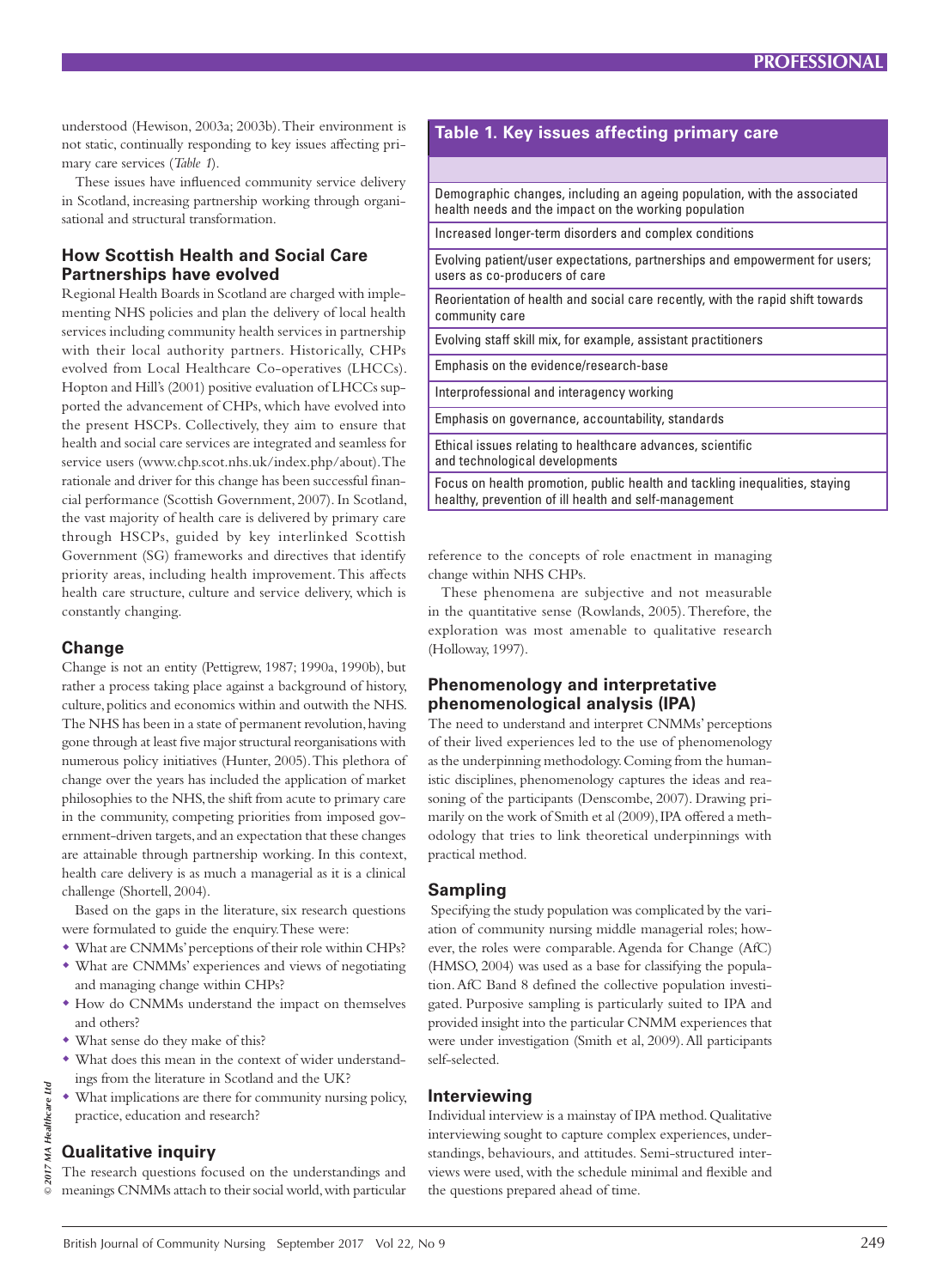

*Figure 1. Methodological design*

#### **Design of the study**

The design of the study was iterative, developing in the light of progress and findings. Analysis of the foundational interviews indicated value in carrying out a recursive interview phase. Following on from this, an expansive phase was identified as being important to include two additional regions of Scotland. This facilitated exploration of the phenomenon under study from multiple perspectives, obtaining 'a more detailed and multi-faceted account of the phenomenon' (Smith et al, 2009:52) over a timeline.

The design and timeline of the study is outlined (*Figure 1*).

#### **Ethical considerations**

Ethics committee approval was obtained from university and NHS research committees. Participants were informed of the NHS and Queen's Nursing Institute Scotland (QNIS) sponsors via a letter of invitation to participate. The recruitment approach comprised purposive selection of an identified target population (Groenewald, 2004), and subsequent voluntary self-selection. Taken together, the above processes ensured a basis for informed consent. Participating CHPs were identified by nurse directors and general managers self-selecting.

#### **Data analysis**

The use of IPA involves a two-stage interpretation process to describe and interpret the perspective of the participant (Bogdan and Biklen, 2007) and then interpret how the participant makes sense of their experience (Pringle et al, 2011). Reid et al (2005) provide an overall outline of the key elements of IPA. An approach was formulated based predominantly on the work of Smith and Osborn (2003) and adapted from Kempster and Cope (2011).

# **Findings**

#### **Participant profile information**

The study focused on in-depth perceptions of CNMMs who had middle management experience, having been recruited to their posts from within the NHS. The participants were mainly women in their middle years, with long backgrounds and present foregrounds in community nursing in the NHS. Many had limited leadership/management training, having learned their craft mostly 'on the job'.

CNMM titles and role types were relatively diverse, but comparable. A total of six broadly distinguishable roles were identified. They fell into the following types, lead nurse, region wide manager, service manager, generic manager, wide generic manager, and nurse consultant (*Table 2*).

Some 35 semi-structured interviews were conducted with 26 participants. All participants had been recruited from within the NHS. The vast majority of participants were female, two were male and the majority were middle-aged (between 45 and 55 years). The number of years CNMM participants had been in post varied between 3 and 22 years, with the majority fitting into the 10-15 year bracket. The main reasons for taking up the role and level of qualifications also varied across the phases (*Table 3*). Nine of the foundational participants participated in the recursive phase.

Findings from the foundational and recursive phases suggested that an ad hoc approach to CNMM career development and progression had been applied to CNMM recruitment, with minimal succession planning. However, it could be interpreted from the expansive phase finding that a more planned approach had been applied to the recruitment of this CNMM cohort.

| and expansive phases         |                                            |                                                  |                                           |                                          |
|------------------------------|--------------------------------------------|--------------------------------------------------|-------------------------------------------|------------------------------------------|
| <b>Role</b>                  | <b>Foundational</b><br>phase (CHPs<br>1-3) | <b>Recursive</b><br>(return) phase<br>(CHPs 1-3) | <b>Expansive</b><br>phase (CHPs<br>$4-6)$ | <b>Total partici-</b><br>pant interviews |
| Lead nurse (LN)              | 4                                          |                                                  |                                           |                                          |
| Service manager (SM)         | 3                                          |                                                  |                                           |                                          |
| Generic manager (GM)         |                                            | 5                                                |                                           | 18                                       |
| Wide/generic manager (WGM)   | 0                                          |                                                  | 4                                         |                                          |
| (Nurse) consultant (NC)/lead | 0                                          |                                                  |                                           |                                          |
| <b>Total interviews</b>      | 18                                         |                                                  |                                           | 35                                       |

**Table 2. Distribution of participant role types, foundational, recursive** 

2017 MA Healthcare Ltd *© 2017 MA Healthcare Ltd*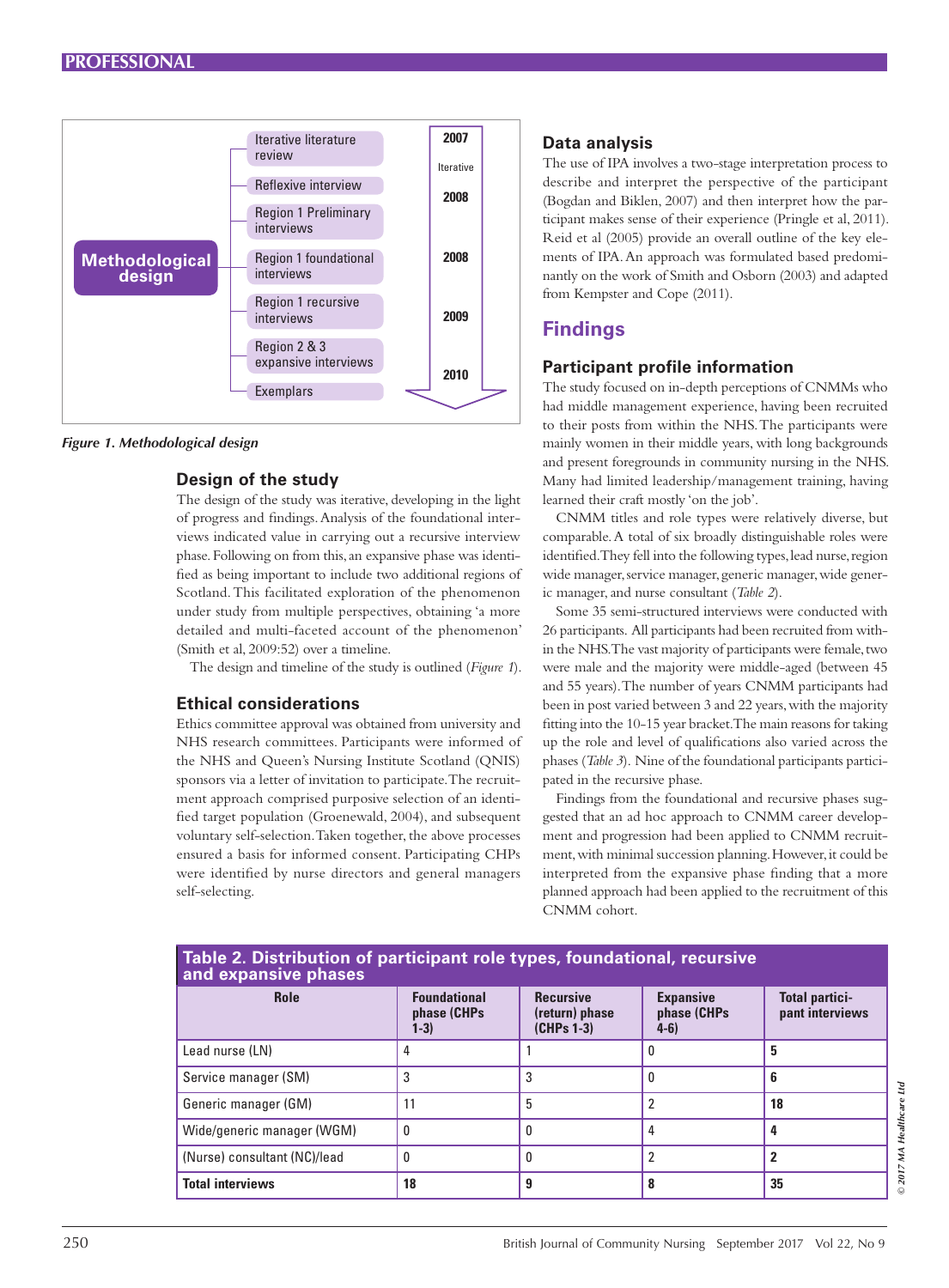| Table 3. Main reasons for taking up CNMM role |                                           |                                        |                                        |
|-----------------------------------------------|-------------------------------------------|----------------------------------------|----------------------------------------|
| <b>Main reasons for taking up CNMM role</b>   | <b>Foundational phase</b><br>$(CHPs 1-3)$ | <b>Recursive phase</b><br>$(CHPs 1-3)$ | <b>Expansive phase</b><br>$(CHPs 4-6)$ |
| "Fell" into role                              |                                           |                                        |                                        |
| Planned career progression                    |                                           |                                        |                                        |
| Encouraged by manager                         |                                           |                                        |                                        |
| Role taken up following restructuring         |                                           |                                        |                                        |
| Succession planning                           |                                           |                                        |                                        |

# **Table 3. Main reasons for taking up CNMM role**

The proportion of CNMMs interviewed in the foundational and recursive phases with higher level qualifications such as honours or masters degrees was relatively lower than the proportion of CNMMs interviewed with higher degrees in the expansive phase (*Table 4*). Chang et al (2015) found that the critical thinking ability of nurses with a master's degree was significantly better than those with a bachelor's degree or a diploma, arguably essential to managing the complexity of the CNMM world.

Having outlined the general characteristics of the population, how CNMMs experienced their role is now outlined using definitions of aspects of role (MacDuff, 2007):

- **\* Role content** activities undertaken
- w **Role set** nature and scope of relations with colleagues, those managed and managing and associate expectations in terms of function status and power
- w **Role form** professional domain(s) identity and associated cultural meanings

These are now applied to provide structure to the discussion of findings that follows:

#### **Role content: shifting ground**

The majority of CNMMs perceived the role as ambiguous, adjustable, fluid and involving complex shifting to accommodate changes, correlating with O'Gorman et al's (2005) study of middle managers in general. The character of the middle management role was not clear cut, connected to job titles or to job descriptions (Checkland et al, 2011):

*"... there is a focus on how we do things more* 

*efficiently and we reduce waste and we improve safety, compared to also looking at all the other things around care and involvement, staff involvement and staff wellbeing. All of these things that we need to do and how you manage all of that has probably added a greater complexity to the role". Diane E, CL, CHP 5*

 *"... I've got so many hats people are totally confused about what I do, because I haven't even got a title that reflects my role". Isla R, LN, CHP 3*

This was associated with change, both political and financial, which influenced job descriptions. CNMMs felt that they facilitated teams to change and to implement change directives. Over the course of the study, the rate of change to accommodate efficiency gains endured, creating tensions and compounding the challenge of CNMM role enactment, leading to change fatigue and resignation:

*"…The NHS is never stable; it depends who's in power at the time, and the same is happening in England. I just see disaster ahead, because people are ill-advised and ill-informed". Isla R, LN, CHP 3* 

*"I think with any change process as well that's within nursing, with any change process ... you've got to focus on key, em, benefits if you're focusing around quality of patient care, then that's when you'll get staff attention". Iona F, SM, CHP 2* 

| <b>Table 4. Qualification variation</b> |                           |                        |                        |  |
|-----------------------------------------|---------------------------|------------------------|------------------------|--|
| <b>Qualification variation</b>          | <b>Foundational phase</b> | <b>Recursive phase</b> | <b>Expansive phase</b> |  |
| <b>Basic registration</b>               | 18                        |                        | 8                      |  |
| Diploma                                 | 10                        |                        |                        |  |
| <b>BA</b>                               | 5                         |                        |                        |  |
| <b>BA Hons</b>                          |                           |                        |                        |  |
| <b>Masters</b>                          |                           |                        | 5                      |  |
| PhD                                     |                           |                        |                        |  |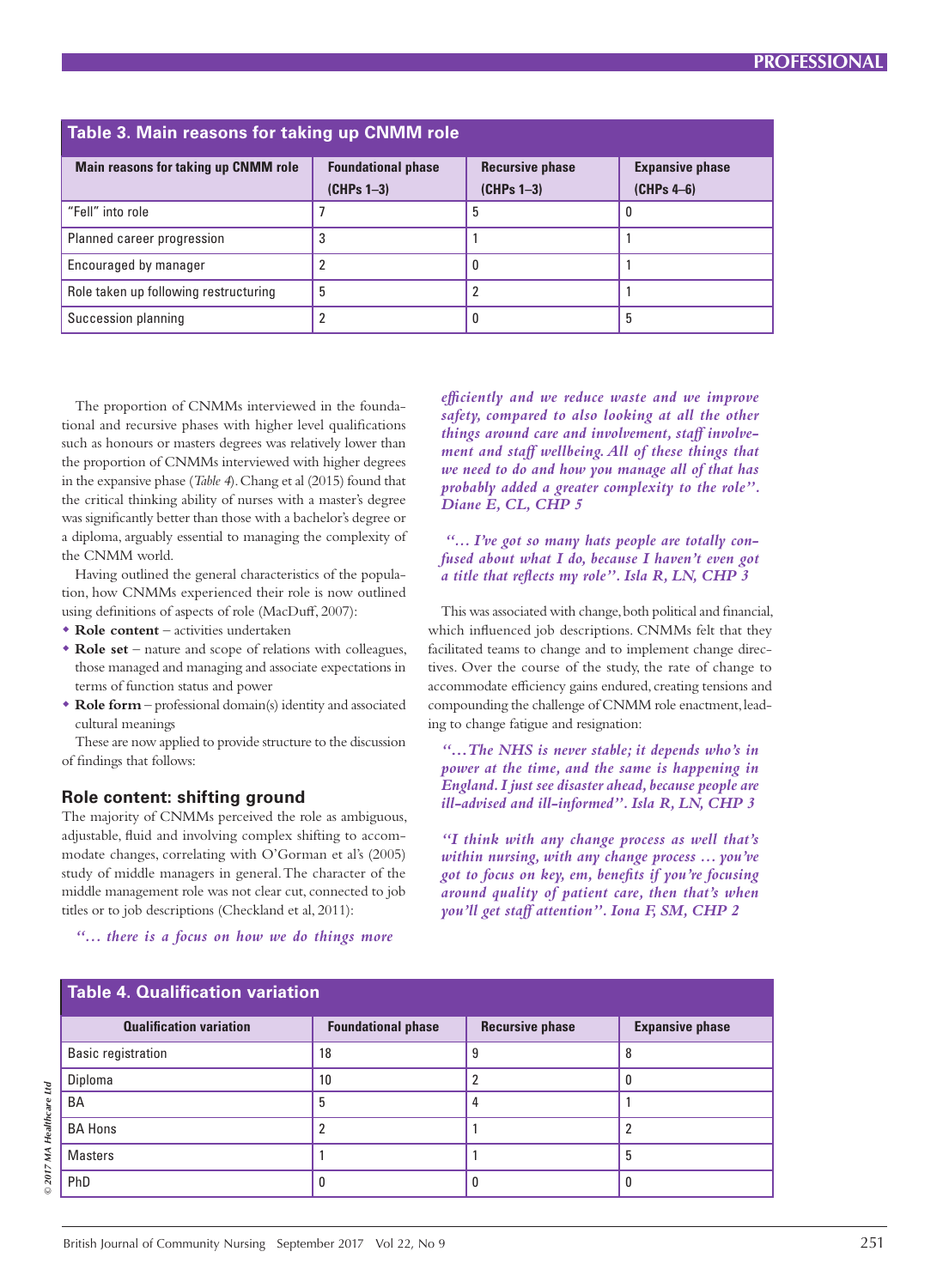*"I think there is a tension. Patients are almost the commodity and I don't want that ... do you know what I mean? ... it's all become financially driven, where instead it used to be patient-driven. Um, and that's essentially hard." Marie R, RW*

*"It got to the point where I felt that all my cylinders containing motivation and whatever else you need to do the job – you know, I was really feeling that I was running on empty. All these little cylinders were empty by the time I left." Mary R, SM, CHP 1*

# **Role set: the view from the middle position**

The principles underpinning changes at the time of the study were identified by CNMMs as a drive to shift acute services into the community through cost-effectiveness. The CNMM role was viewed as expanding and fluid, with widening spans of control across multi professionals within the partnership. The context of their position was considered to be driven by policy and reorganisation within the health care setting perceived to stifle CNMM power and creating risk:

*"I've got school nursing, district nursing, health visiting, and I manage the integrated response team, which is a multidisciplinary team; there's social work, rehab care assistants, there's social work involved and health, so there's physio, OT and there's 12 rehab care assistants in the team, and their purpose is to support early discharge, or prevent admission. I also manage a community rehab, which is a health team, that's physio, OT, district nurse and level 3 carer …" Laura E, WGM, CHP 5*

 *"I have to say over the past six months I have noticed that colleagues and myself, our workload has catapulted, exponentially, because other people's roles when they leave and retire aren't getting filled, so then the roles get divvied up". Jill E, GM, CHP 6*

 *"...power, it's concentrated at the top of the structure, but also within its policies. From the government? ... Yes ... and our own policies and there's very few people that actually have that full power." Jill E, GM, CHP 6*

 *"… before, I wouldn't have had to escalate that risk; I'd have dealt with it, because I had the financial resources there to deal with it and the means of doing it, but now I've got to jump through hoops to do that, so the risk is left there longer." Rosie R, SM, CHP 1* 

An additional consequence of financial constraints and organisational cutbacks was restructuring and delayering (Litter et al, 2003). CNMMs perceived that this had resulted in reduced senior nurse management posts to lead and support them.

*"... I still firmly believe that there should be nursing* 

*leadership. Um, and I know that they've subsumed us into different posts. But without a leader again, for nursing it doesn't send out the best signals for nursing. Um, you know, I'm sure that there's another ... a doctor or a medical person that they would replace that person because a medical doctor would seem important". Marie R, RW* 

Wulf (2012) presents evidence to support the notion of disempowerment. She asserts that flattening structures leads to the opposite of what it promises to do by pushing decisions up the hierarchy and, rather than facilitating autonomy, creating disengagement:

#### *"I am leaving at the end of the year. I am sort of disengaged from that ... I think ... if I am being honest". Mary F, SM, CHP 1*

However, there was a feeling of having inadequate influence over the formation of policy and strategy at Government level, along with a perception that they had negligible authority in developing centrally driven targets. They alluded to the 'tricky' position they inhabited between strategic intent and operational service delivery, while at the same time dealing with different people at different stages in the change timeline:

*"I sometimes think that the middle is a difficult place to be, because above is decreeing what should be happening and expect you to make it happen and the other bit is getting an understood and acceptable message across by being supportive and that's a challenge ... and we are in the middle with the pace of change and different people are in different time zones on both sides ... so ... between a rock and a hard place!" Jill E, GM, CHP 6*

The CNMM experience for all participants was strongly associated with inhabiting the middle position. Paradoxically, although CNMMs could be seen as being surrounded by colleagues in the course of their work, the majority of participants referred to feelings of isolation. Many CNMMs referred to the reduction of middle management numbers by delayering to contain costs, thus diminishing their opportunities for support and networking:

*"I was on a leadership course a couple of years ago and they kept going on about how important the middle was, that it needs to be recognised as being the kind of conduit to making change happen, because the middle is the place that's in contact with the above, strategic bit, and, and … the other operational bit and has to get the two to connect together for action to happen." Angela E, GM, CHP 6*

#### *"It is quite an isolated role, uhm, but certainly when I first came into a nurse management role it was very, very isolated." Jill E, GM, CHP 6*

Fears of job loss in the current financial downturn was seen as further impacting on feelings of isolation as CNMMs felt vulnerable inhabiting the middle layer, perceived as being the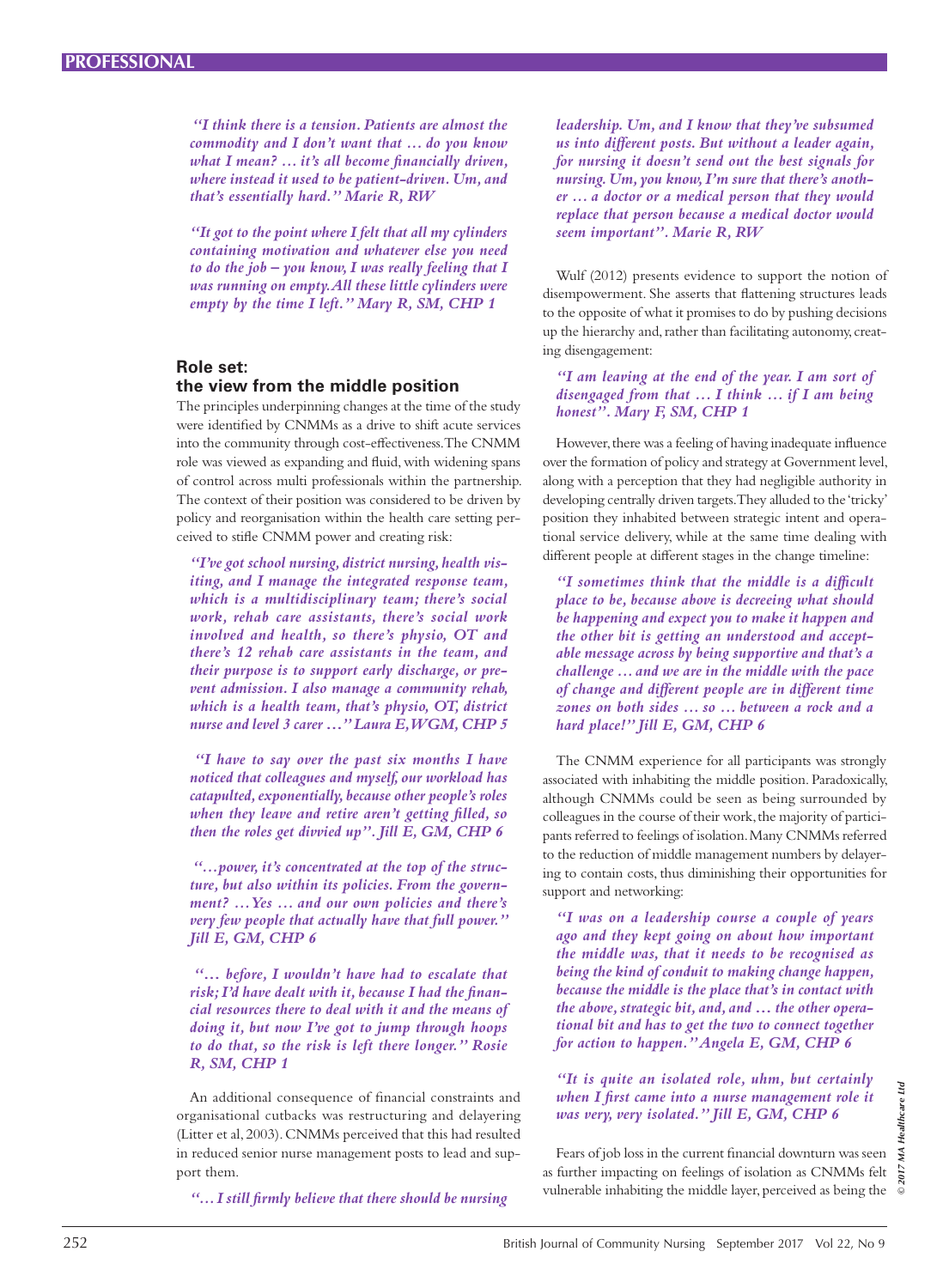

*Figure 2. Balancing the 'force fields' influencing CNMM role enactment through change*

first to be cut in times of financial constraint. Moreover, several felt the role was perceived as unpopular by the public in general, and highlighted negative perceptions they had experienced from members of the team and GPs in particular. Preston and Loan-Clarke (2000) reported similar findings. Hyde et al (2011) suggested that middle managers have become the lost tribe of health service. Indeed, the King's Fund observed that 'whenever politicians talk about management, it is almost invariably a pejorative term and often equated sneeringly, with bureaucracy' (King's Fund, 2011:1):

#### *"... when you hear about all these cuts in the press and the media, it's always that we have to get rid of these middle managers". Iona R, SM, CHP 1*

Many CNMMs indicated that strong professional leadership was required through change. However, leadership cannot necessarily overcome the detrimental effects of wide spans of control, even under the most positive of conditions (Shirey, 2009). Employees become victims of job overload when they are given extensive portfolios (Channuwong and Kantatian, 2012), again perceived as creating risk:

*"Senior managers and politicians have to remember that if you put too much food on a plate or too many books on a bookshelf, things are bound to fall off; it's the risk that that creates." Rosie F, SM, CHP 1* 

Reflecting on their position, many CNMMs acknowledged the ripple effect that their role expansion had for teams whom they believed had a similar experience:

*© 2017 MA Healthcare Ltd*

2017 MA Healthcare Ltd

*"I think that making sure they (teams) are not ...* 

*overburdened is close to my heart and I think that's because I was a nurse". Matt F, SM,CHP 2*

However, there was CNMM intention to maintain and improve quality for service users:

*"I want to make sure patients are being cared for. I think there's a lot of goodwill." Marie R, RW* 

#### **Role form: how CNMMs navigated change through professional identity**

The vast majority of participants espoused commitment to the caring aspect of the NHS, basing their management philosophy primarily on their nursing value base. Workplace identity appeared to give CNMMs a sense of meaning and purpose (Walsh and Gordon, 2008), centring on what it meant to them to be a nurse (Avis, 2005; Bessant, 2004; Weiss and Welbourne, 2008). This helped make their identity and culture definable and recognisable, (Bloor and Dawson, 1994; Morgan and Ogbonna, 2008):

*"… we're all in the job because we've got a patient. And although we might not touch them and deal with them in the same way as the clinical teams, that's why we're here, and I think that is my entire one hundred percent focus" Joyce R, SM, CHP 2*

 *"One of my main aims is that people don't see me too far removed from being a nurse and, as I say, when I go and speak to people, I still think I'm nursing, by the long stretch of the arm … it is my identity. It's completely who I am. I've always*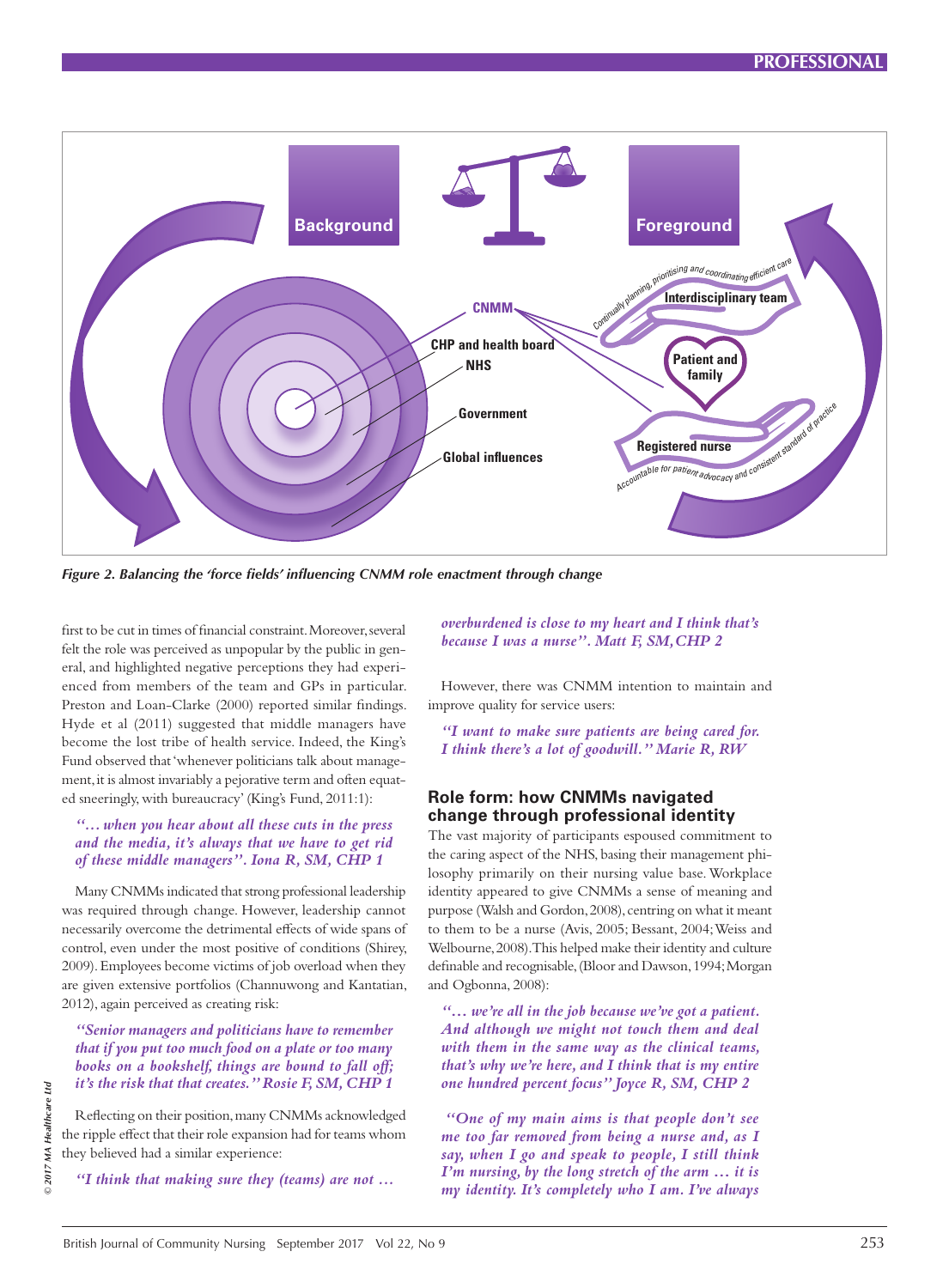| Table 5. Comparing the cases |  |  |  |
|------------------------------|--|--|--|
|                              |  |  |  |

**Exemplar 1. 'Mary' Foundational and recursive phase cohorts**

A perceived lack of focus by senior/ executive management on CNMM wellbeing, led to Mary feeling that she was not being listened to, supported or valued, resulting in feelings of disempowerment. She perceived that there was weak leadership due to the turbulence of constant change, lack of clarity regarding role amendment and disappearing CN structural support mechanisms; through loss of posts; and she was less able to balance resultant tensions. **Had a weakened sense of coherence and lack of engagement experienced burnout**

#### **Exemplar 2. 'Laura' Additional phase cohort**

A perceived focus on CNMM role wellbeing during and following reengineering with strong senior nurse leadership. With clear links through management structures to board and community nursing structural support mechanisms maintained, it led to Laura feeling listened to, supported and valued. She experienced clarity of expectations, involvement in strategic planning and devolved authority, with freedom to act. **Had a strong sense of coherence, felt** 

**engaged and positive.**

**Mary's words Laura's words**

| Mary's words                                                                                                                                                                                                                                                                              |  |
|-------------------------------------------------------------------------------------------------------------------------------------------------------------------------------------------------------------------------------------------------------------------------------------------|--|
| " I'm thinking now of my immediate line<br>manager. I might have felt disempowered<br>because perhaps I felt that sometimes<br>she didn't listen enough to my point and<br>how I was trying to see things  you<br>would sometimes pick up that people<br>didn't appreciate what you did.' |  |

*'... the CHP was becoming ever bigger and more complex and the management structure within the CHP wasn't growing, because of financial constraints. So that resulted in far more work coming our way. And it didn't seem to me like we, as managers, had found a very good way of coping with that.' Mary R, SM, CHP 1*

*Mary R, SM, CHP 1*

*'My strategy was to have an exit plan. I suppose I was working towards that exit plan and felt I could cope with whatever was thrown at me because I knew it wasn't going to be there for much longer.' Mary R, SM, CHP 1*

*'All these little cylinders were empty by the time I left.' Mary R, SM, CHP 1* 

*'I would have six weekly meetings with my manager ... there's clear guidelines, but if something comes into the CHP, it might come in to the general manager and she might bypass a locality manager and come straight to me, it depends what it is.' Laura E, WGM, CHP 5*

*' … we do have a head of nursing within the CHP who's nursing background but she's not a manager, she's just for professional leadership.' Laura E, WGM, CHP 5*

*' ... I feel I'm given autonomy to do my job and left to do it. I feel they value what I do and they trust I get on and do it, so I don't feel undervalued in any way.' Laura E, WGM, CHP 5*

*'I got to do it as I did ... I was able to put my case across and they listened to me, so I never wake up and think, oh no ... I have to go to work, so (small laugh), I'm quite happy to go into my work.' Laura E, WGM, CHP 5*

**Outcome: resigned Outcome: remained in post**

*wanted to be a nurse and I love nursing". Diane E, CL, CHP 5*

It was felt that the managerial role held negative ethical connotations for the public, politicians and some colleagues. This was seen to be due to the opposing ideologies associated with managerialism and NHS caring principles:

*"GPs don't like managers (laughter), because they don't see our worth, and if there's problems, staff* 

*will always go looking to GPs for their support ... when I go to the practice in a uniform they say, oh you are working today? And I will say, oh, as opposed to sitting in my office with my feet up drinking coffee, yeah? ... you know that is not aimed at me, that is aimed at manager." Emma R, SM, CHP 1* 

However, CNMMs reconciled the management component of the CNMM role by aligning it with altruism and caring. 'Every social group invariably couples its scale of desired ends with moral or institutional regulation of permissible and required procedures for attaining these ends' (Merton, 1938).

*"... I think to be in this type of job if you weren't a nurse you wouldn't be able to empathise with what people need staff for, and why they need them. And they aren't just here leading them and really I think it would be very ... a really bad move to have somebody in this job that wasn't a nurse, actually". Marie R, RW* 

CNMMs attempted to balance opposing philosophies and financial constraints and maintain a strong nursing identity to support quality and advocacy for the service user, which is depicted in *Figure 2*.

# **Overview of exemplars**

Further interpretation of CNMM experience through change demonstrated important differentials across the phases (*Table 5*). This resulted in the identification of two notable contrasting CNMM experiences selected from different CHPs and across different phases. Both individuals had spent the majority of their working life within the NHS and had been in the CNMM role for at least 10 years. The exemplars were chosen because of distinct variance between the two and the consequent learning potential they afford. Exemplar 1 outlines the negative effect of an unsupportive manager while Exemplar 2 outlines the positive effect of a supportive manager. Exemplar 1 is taken from the foundational and recursive interviews and has a longitudinal aspect. Exemplar 2 is from a different CHP and region of Scotland in the expansive phase.

Exemplar 1 highlights the experience of burn out, which resulted in resignation from the NHS. Exemplar 2 highlights how this CNMM remained in post due to perceived support and strong leadership, which contributed in helping this CNMM to deal with the complexities of the role and appeared to have avoided burnout.

This is important, as Freed and Dawson (2006) use metaphor to describe the role middle managers have in general, suggesting that they are the company's engine, as they set the pace for executing the strategic plan and focus on the organization's priorities. As mediators, CNMMs may find it difficult to negotiate a successful route between competing challenges, role conflict and ambiguity, and remaining engaged with the organisation. Therefore, supporting this group is crucial, especially as the exemplars show that strong leadership and support from CNMM management appeared to be a protective factor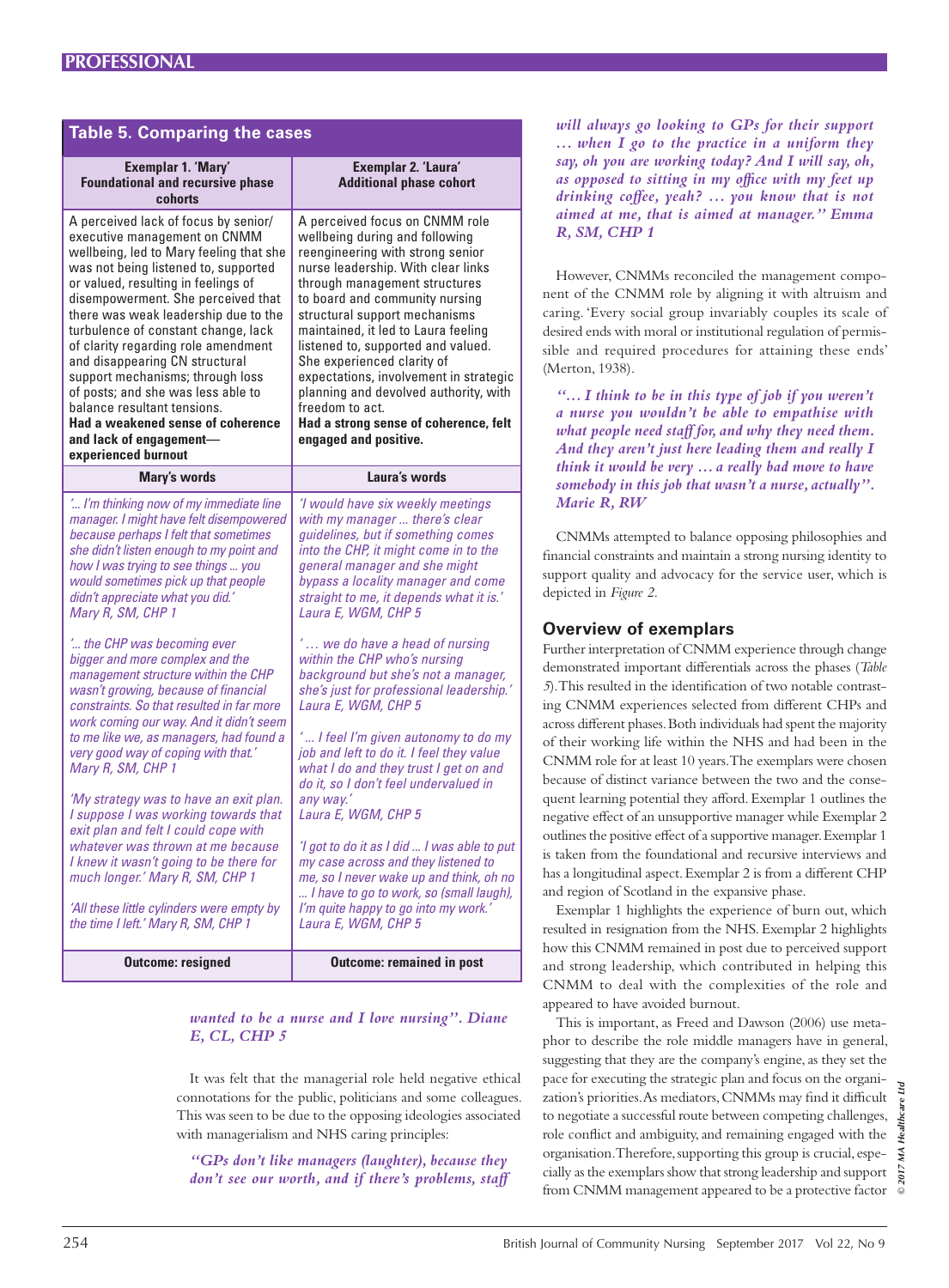in preventing burnout and retaining experienced staff. Research indicates that both work identities, and employee engagement, improves organisational outcomes, by increasing employee motivation (May et al, 2004), yet their connection is too little discussed in research (Popova-Nowak, 2010).

This is especially important as Scotland moves towards further integration with local authorities and the third sector to deliver health (and social) care services in the community. Being in the middle of the organisation, CNMMs are in a unique position to influence the successful implementation of change (Hill, 2003; Iacono, 2006; Ferguson and Day, 2007) and through nursing leadership to maintain quality assurance. It is important to address this gap in literature, knowledge, and understanding of CNMMs' experiences in contemporary Scottish health care.

# **Conclusions**

Being in the middle of the organisation, CNMMs are in a unique position to influence the successful implementation of SG change. They carry out multiple roles through change, engaging and managing diverse teams and acting as conduits for vertical and horizontal communication between both the operational and strategic planes of the NHS and partner agencies. In addition, they manage budgets in a high-pressure sector, with high expectations from government. Crucially, they make decisions and judgements affecting nursing teams that can have an effect not only on the resiliency of teams, but more importantly patient safety (Ebright et al (2002), in Shirey, 2009). At a juncture in time when the NHS is about to lose highly experienced staff through retirement and to ensure that community nursing middle management roles remain attractive to community nurses, it is vitally important that the complexity of CNMM role enactment through change is understood and supported adequately. To quote two CNMM participants, acting as '*nurses by the long stretch of the arm*', they are '*dealing with different people in different time zones on both sides'*. Results show how culture and executive/senior management leadership style influences engagement and retention of this important population. This concept was a significant area to explore, given the potential challenges of change, first to the identity and role of CNMMS in the present context of further 'integration' in Scotland and second, given the age profile of middle managers, a high proportion could retire or potentially leave the workforce, leaving a concerning dearth of experienced nurses as managers. It would be useful therefore to consider the importance and advantage of having a strong HSCP community nursing middle management workforce. This could be supported by the following recommendations:

- $\bullet$  Review present community nursing middle management structures and ensure they are fit for purpose, with a clear line of professional support throughout the system
- \* Apply healthy work practices, taking into account employee needs
- Review CNMMs' role to ensure realistic configuration for individuals to thrive in the workplace and deliver quality services

*© 2017 MA Healthcare Ltd*

© 2017 MA Healthcare

Ltd

w Provide accurate CNMM job descriptions so that their

# **KEY POINTS**

- \* A key gap in literature in relation to Health and Social Care Partnership Community Nurse Middle Managers in Scotland is addressed in this article.
- **Interpretative Phenomenological Interpretative Analysis is identified as a** methodology that links theoretical underpinnings with practical method.
- Community nurse middle managers (CNMMs) are proud to be nurses aligning their identity with their career history.
- $\triangle$  As the CNMM role expands through change they maintain an implicit connection with service users to maintain quality.
- **•** The style in which CNMMs are managed impacts on the retention of experienced staff.

workload is more manageable

- $*$  Involve CNMMs in power-sharing activities
- $\bullet$  Design appropriate, affordable initiatives to contribute to the retention of staff and safe service user care
- w Develop a national, structured CNMM, senior and executive manager programme to degree level and beyond, with a formal management programme designed, established, and funded, so that is tailored to need. **BJCN**

*Acknowledgements: The author would like to thank all those who contributed to the PhD study. In particular:*

- **NHS Grampian and the Queen's Nursing Institute Scotland** *(QNIS) for their contribution in partially funding the investigation.*
- **\*** The community nursing middle managers who generously gave of *their time, shared their work world and trusted in my interpretation of their experiences.*

*Impact Statement: It is vitally important to understand the unique complex position of the community nurse middle managers (CNMMs) who drive Government change from the middle of the organisation by outlining the general characteristics of the population, using definitions of aspects of role (MacDuff, 2007) through:*

- w *Role content activities undertaken*
- w *Role set nature and scope of relations with colleagues, those managed and managing and associate expectations in terms of function status and power*
- w *Role form professional domain(s) identity and associated cultural meanings*

*Accepted for publication: July 2017 Declaration of interest: None*

- Avis J (2005) Beyond performativity: reflections on activist professionalism and the labour process. *Journal of Education Policy* **20**(2): 209-22
- Bessant J (2004 Youth work: The Loch Ness monster and professionalism. *Youth Studies Australia* **23**(4): 26–33
- Bloor G, Dawson P (1994) Understanding professional culture in organizational context. *Organization Studies* **15**(2): 275–95
- Bogdan RC, Biklen SK (2007) *Qualitative Research for Education: An Introduction to Theories and Methods*. 5th edn. Pearson Education, Boston MA
- Chang MJ, Chang JY, Kuo SH et al (2015) Relationships between critical thinking ability and nursing competence in clinical nurses. *J Clin Nurs* **20**(21-22): 3224–32. doi: 10.1111/j.1365-2702.2010.03593.x. Epub 2011 Mar 17
- Channuwong S, Kantatian W (2012) Stress management strategies for managers: an integration of Eastern and Western approaches. *Eur J Social Sciences* **29**(1): 66–75 Checkland K, Snow S, McDermott I et al (2011) Management practice in primary